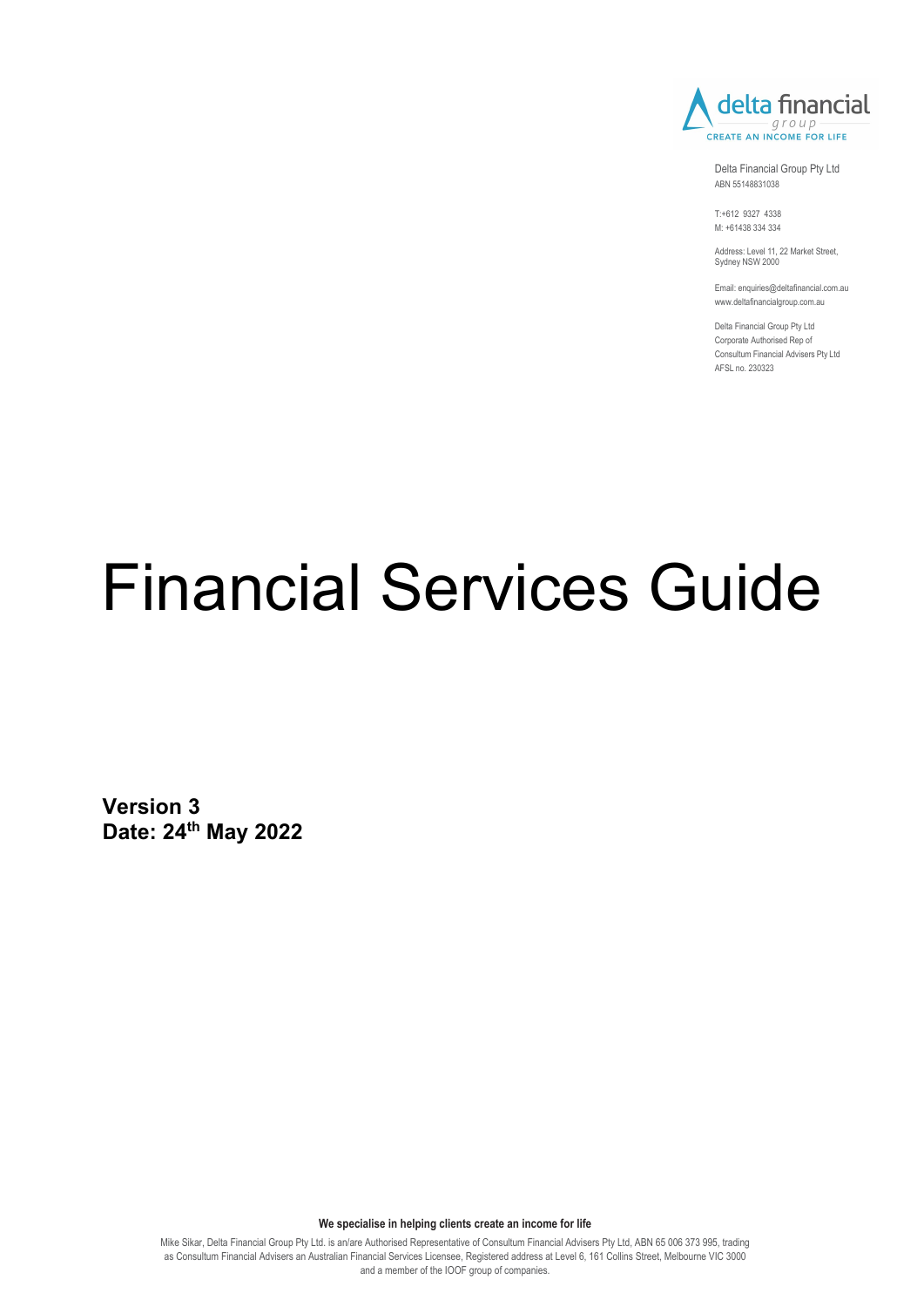# **Important Information about our Licensee**

# **Financial Services Guide**

This Financial Services Guide (FSG) is designed to clarify who we are and what we do, and help you decide whether to use our services.

To make things simple, this guide explains:

- the services and types of products we're able to offer you
- how we and our associates are paid and any other benefits we may receive
- any potential conflicts of interest we may have
- how we protect your privacy and handle your personal information
- how we resolve disputes, and what you should do if you have one.

Please read through the whole FSG, as it's full of useful information – and is also worth holding on to for future reference. The Privacy Notification on page 12 is worthwhile reading as it gives you further clarity on how we handle your personal information. And of course, if you ever have any questions, please contact us.

## **Other documents you may receive**

In addition to this FSG, if we provide you with financial advice, we will also present you with a written Statement of Advice (SOA).

This will describe:

- advice and strategies we recommend, and the reasons why;
- the financial products and services we recommend and the reasons why;
- any fees or commissions we will receive; and
- any associations we have with financial product providers or other parties that may influence the advice we provide.

After that, any time you receive further financial advice from us, we will either provide you with another SOA or give you (or keep our own) written Record of Advice (ROA). You can request a copy of this by contacting us any time up to seven years from the date of the advice provided. Please refer to the "Contact us" section of this FSG for our contact details.

To help you make an informed decision about a financial product you generally will be given a Product Disclosure Statement (PDS) which outlines the product features and costs in detail. In certain circumstances it is not a requirement that you be given a PDS (including, for example, where you already have one).

# **Giving us instructions**

If you want to make changes to your financial plan or provide other instructions, please contact us. Please refer to the "Contact us" section of this FSG for our contact details.

Generally, you will need to give us instructions in writing (eg fax, email or letter) or another method agreed with us.

### **Not Independent**

Consultum Financial Advisers Pty Ltd (Consultum) is not independent, impartial or unbiased because:

- we are a wholly owned subsidiary of IOOF Holdings Limited ABN 49 100 103 722 (IOOF) and part of the IOOF group of companies (IOOF Group), which issues a range of products that we may recommend to our clients; and
- we may receive commissions on life insurance products we recommend to our clients.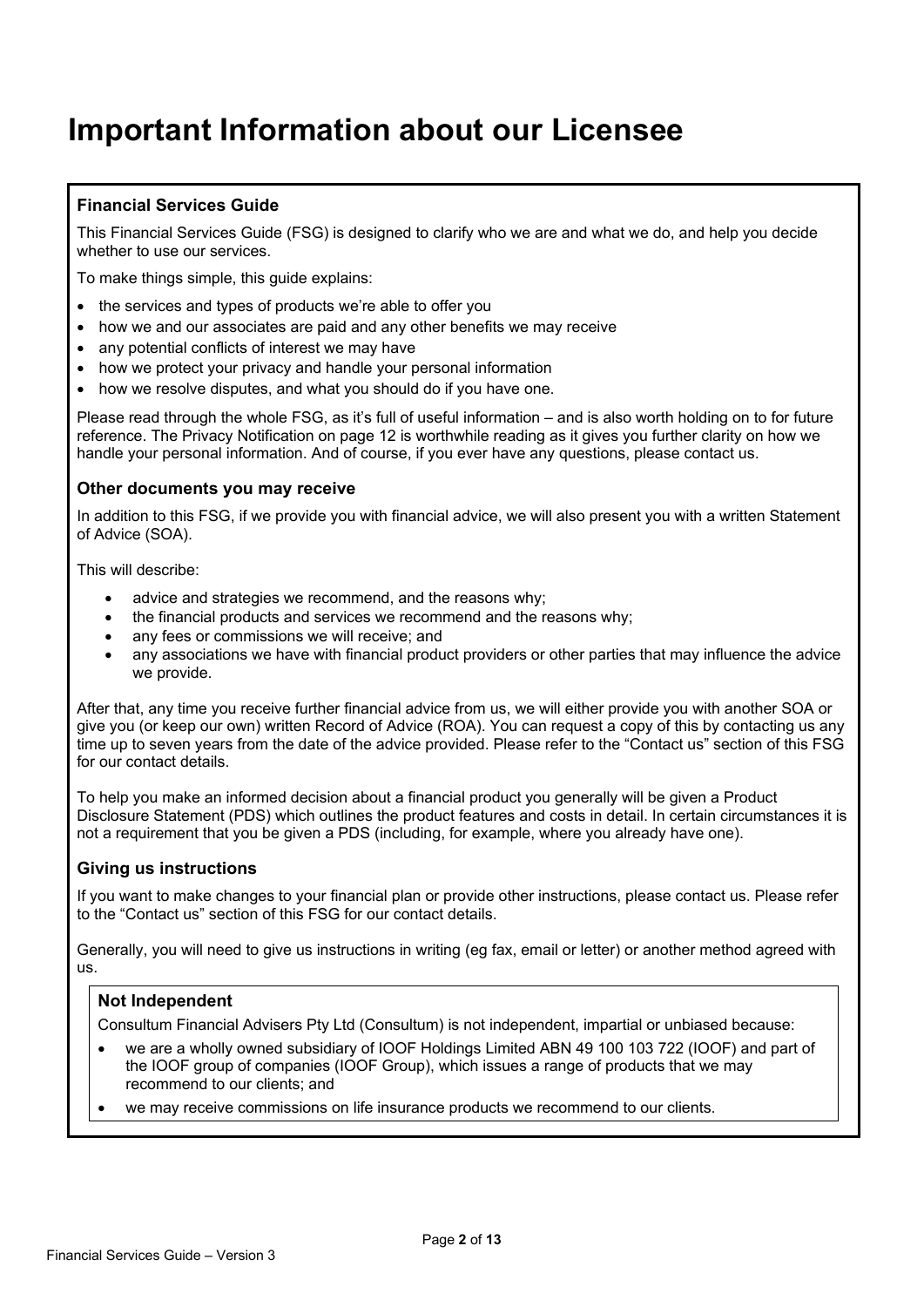We are authorised representatives of Consultum Financial Advisers Pty Ltd ABN 65 006 373 995, Australian Financial Services Licence Number 230323 ("**Consultum**") of Level 6, 161 Collins Street, Melbourne VIC 3000.

## **Our associations and relationships**

Consultum is a subsidiary of the IOOF Group. If you would like further information about independence, conflicts or selecting a financial adviser you can visit ASIC's Money Smart website [\(www.moneysmart.gov.au/investing/financial](https://www.moneysmart.gov.au/investing/financial-advice)[advice\)](https://www.moneysmart.gov.au/investing/financial-advice).

Consultum Financial Advisers are required by law to provide financial advice that meets the obligations set out in the Corporations Act to act in the best interests of each client.

We may recommend financial services and products issued, managed or administered by companies within the IOOF Group or companies in which a shareholding is maintained by an IOOF Group member.

These include products and services issued, managed or operated by the following entities:

- MLC Investments Limited ABN 30 022 641 661 AFSL 230705 (branding includes 'Private Investment Consulting')
- JANA Investment Advisers Pty Ltd ABN 97 006 717 568 AFSL 230693
- NULIS Nominees (Australia) Limited ABN 80 008 515 633 AFSL 236465 as trustee for the MLC Super Fund ABN 70 732 426 024, and as trustee for the MLC Superannuation Fund ABN 40 022 701 955 (branding includes 'MLC' and 'Plum')
- Navigator Australia Limited ABN 45 006 302 987 AFSL 236466 (branding includes 'Pre-Select Funds')
- Australian Executor Trustees Limited ABN 84 007 869 794 AFSL 240023
- IOOF Investment Services Limited ABN 80 007 350 405 AFSL 230703
- IOOF Investment Management Limited ABN 53 006 695 021 AFSL 230524
- IOOF Limited ABN 21 087 649 625 AFSL 230522
- Managed Portfolio Services Limited ABN 77 009 549 697 AFSL 233761
- OnePath Funds Management Limited ABN 21 003 002 800 AFSL 238342
- OnePath Custodians Pty Limited ABN 12 008 508 496 AFSL 238346
- Oasis Fund Management Limited ABN 38 106 045 050 AFSL 274331
- Antares Capital Partners Ltd ABN 85 066 081 114 AFSL 234483 (this includes as the issuer of the 'Altrinsic Global Equities Trust' co-branded 'Altrinsic Global Advisers' and 'a partner of MLC Asset Management')
- Fairview Equity Partners Pty Ltd ABN 45 131 426 938 AFSL 329052
- Intermede Investment Partners Limited
- MLC Asset Management Services Limited
- Presima Inc

If we recommend a product or service issued by an IOOF Group company, they will benefit from our recommendation by receiving product and management fees from you as well as fees paid by fund managers to distribute the fund manager's product. Please refer to the relevant PDS and/or offer documents for further information.

We generally recommend products that are listed on Consultum's approved product list. These will include IOOF Group products. Before any products are added to this list a review process is undertaken and products are required to meet minimum standards. If these products are not appropriate for your circumstances, then we may recommend a product outside of this list. At all times, we will ensure that our recommendations are in your best interests.

Consultum and its related bodies corporate distribute insurance products issued by MLC Limited ABN 90 000 000 402 and OnePath Life Limited ABN 33 009 657 176. MLC Limited is part of the Nippon Life Insurance Group. OnePath Life is part of the Zurich Financial Services Group. MLC Limited and OnePath Life are not part of the IOOF Group.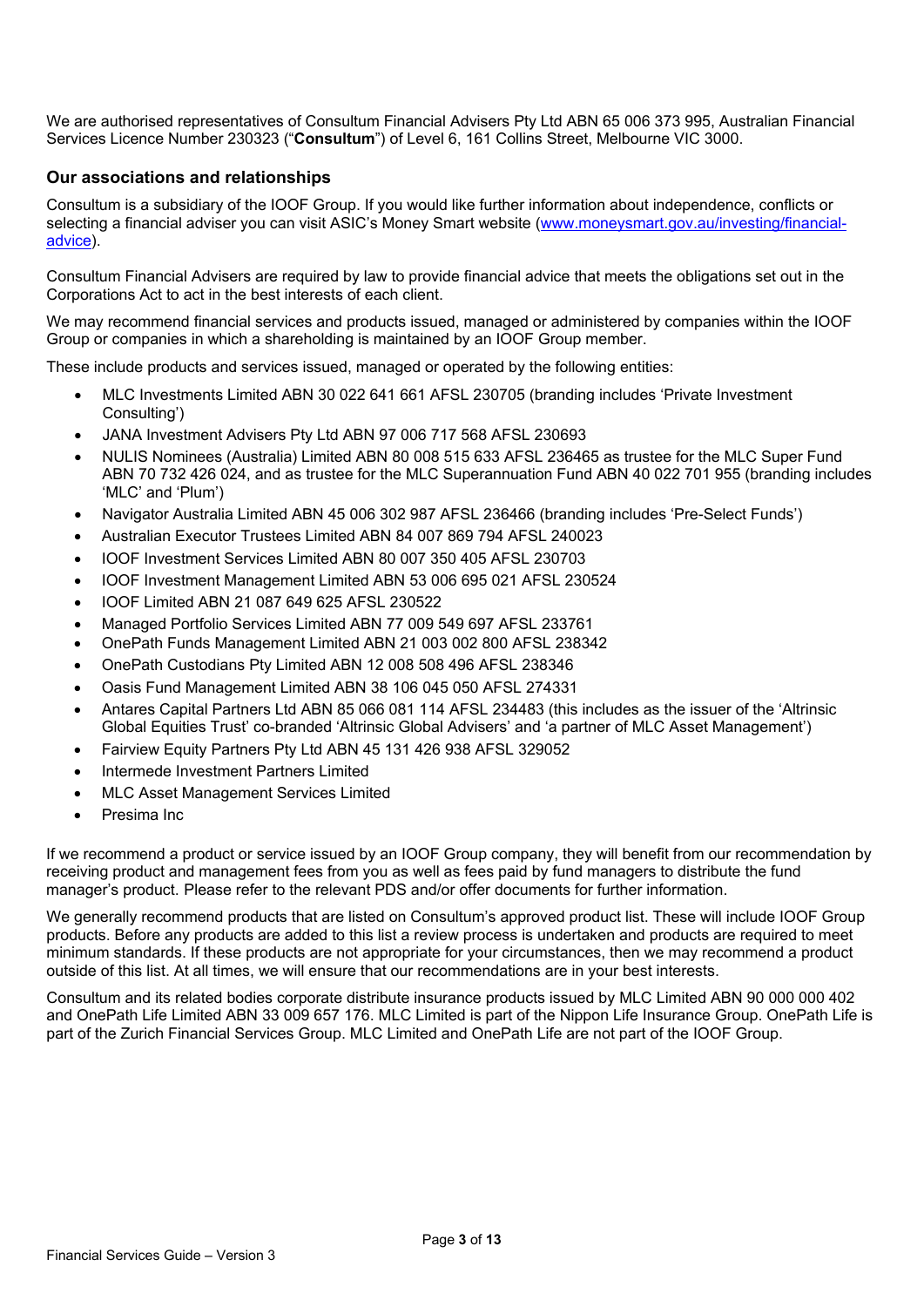# **About us**





**Who we are <https://www.deltafinancialgroup.com.au/>**

Mike Sikar is the Founder and Principal Adviser of Delta Financial Group, a rapidly-growing and innovative financial advisory firm which empowers Australians to make smart choices with their money.

Mike has over 20 years wealth management experience in stockbroking and financial planning founding Delta in 2011.

Mike's primary focus is investment advising and share-market education on an extensive range of investments both domestically and internationally.

Mike has a unique and broad skill set where he delivers informed, strategic and holistic financial advice aligned to personal and financial goals.

Mike contributes articles to a wide range of financial publications across Australia. He's also been featured as a finance expert on Sky Business and was nominated by Financial Standard as one of the 50 most influential social media users in finance.

His articles and opinions are regularly seen in the Australian Financial Review and Huffington Post. He also writes a regular column in Virgin inflight magazines and Humble Savers.

His qualifications include:

- Graduate Diploma in Applied Finance and Investment (FINSIA) majoring in financial markets and wealth management
- Advanced Diploma in Financial Planning (Kaplan) specialising in retirement planning
- Australian Stock Exchange Level 2 Derivatives Adviser (ASX)
- Certificate IV in Financial Services (mortgage broking MFAA)
- Bachelor of Business (UTS)

The Financial Services we offer are provided by Delta Financial Group Pty Ltd 148 831 038, ATF Mike Sikar Family Trust ABN 31 895 193 902 trading as Delta Financial Group Authorised Representative No 400889.

The following financial advisers are authorised to provide the financial services referred to in the 'What we do' section of this FSG to you on behalf of Consultum:

Mike Sikar

Authorised Representative No 340222

Consultum has authorised us to provide you with this Financial Services Guide.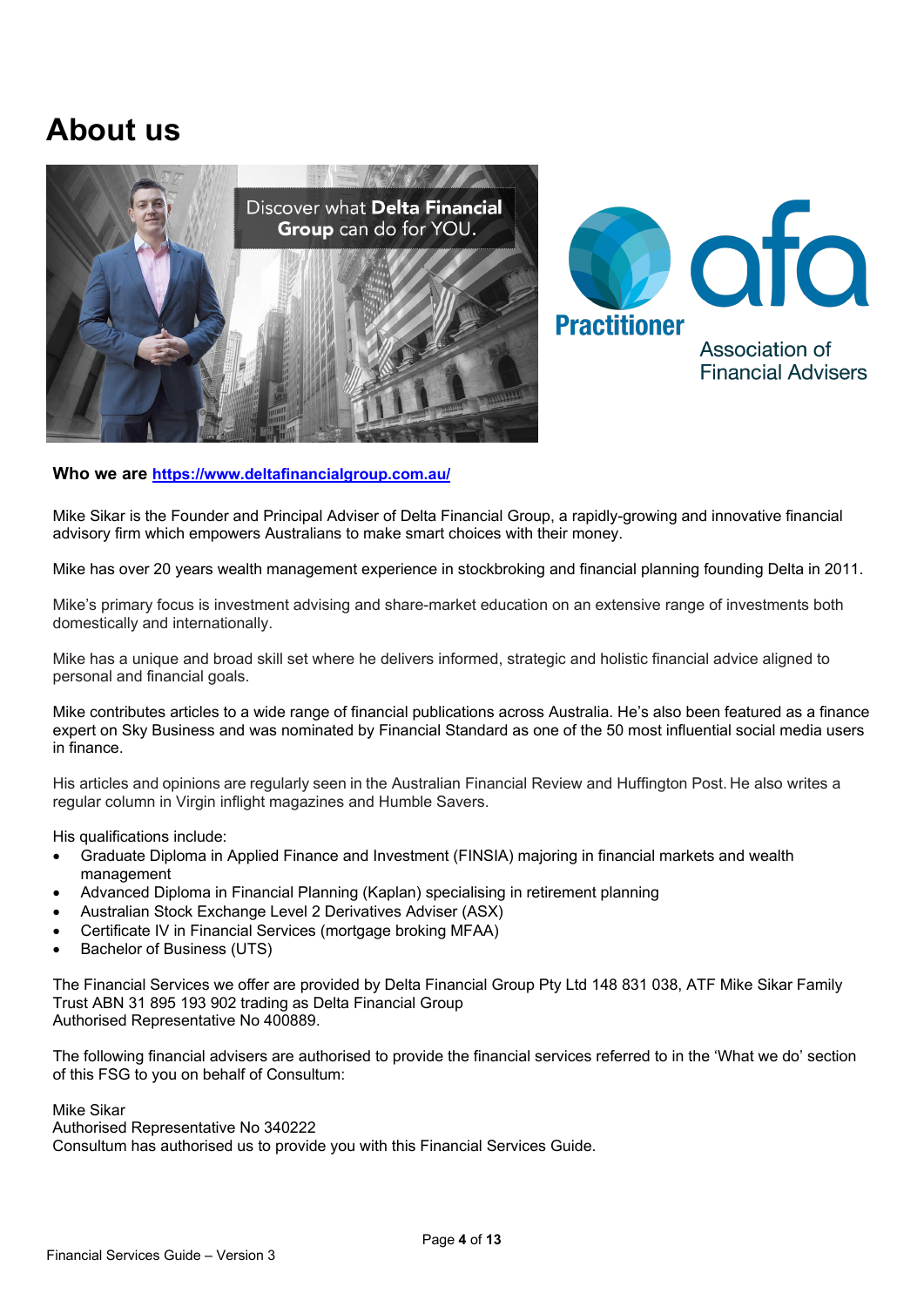# **What we do**

We are authorised by Consultum to provide financial advice in relation to:

- Wealth Accumulation
- Income & Asset Protection
- Tax Strategies
- **Superannuation**
- Retirement & Redundancy Planning
- **Estate Planning**
- Government Benefits
- Debt Management

and to provide financial advice and deal in the following financial products:

- Basic Deposit Products
- Non-basic Deposit Products
- Non-cash Payment Products
- Life Products Investment Life Insurance
- Life Products Life Risk Insurance
- **Superannuation**
- Retirement Savings Accounts
- Managed Investment Schemes, including Investor Directed Portfolio Services (IDPS)
- Government Debentures, Stocks or Bonds
- **Securities**
- **Standard Margin Lending Facilities**

Mike Sikar is not authorised by Consultum to provide financial product advice in the following financial products:

• General Insurance Products

We are not authorised to provide any other financial services or financial products on behalf of Consultum.

Where we are unauthorised to provide you with a financial service or financial product that you are interested in, we will advise you of this and refer you to an alternative source of advice.

### **Contact us**

For more information on anything you have read in this FSG, to obtain a copy of our privacy policy or if there is anything else we can help you with, please contact us at:

Address Level 11 22 Market Street Sydney 2000 Phone 02 9327 4338 Fax  $02\,8580\,5110$ <br>Fmail enguiries@delta [enquiries@deltafinancial.com.au](mailto:enquiries@deltafinancial.com.au) Website [www.deltafinancialgroup.com.au](http://www.deltafinancialgroup.com.au/)



Financial Services Guide – Version 3



**Great advice** for more Australians Page **5** of **13**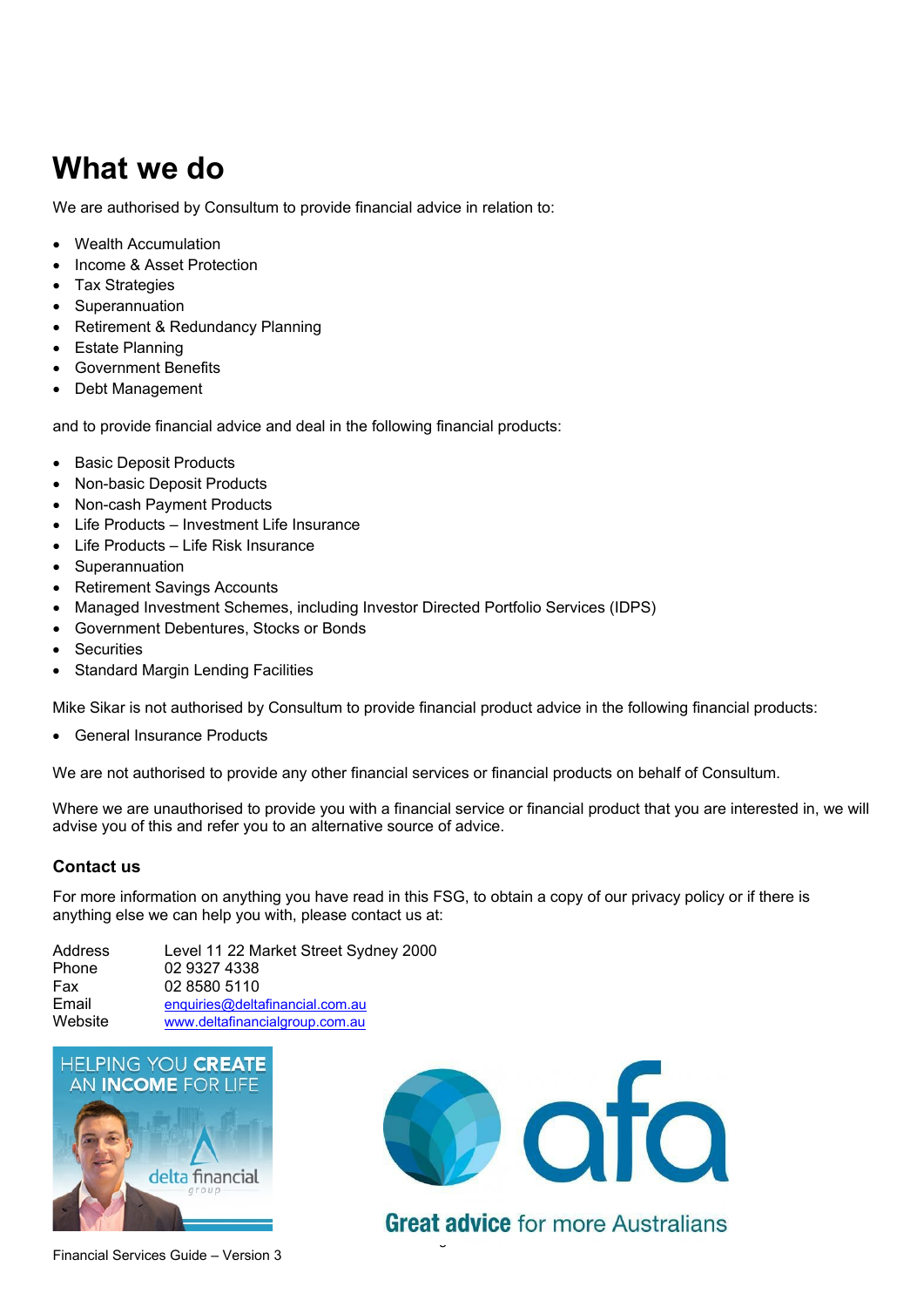# **Your confidence in our advice**

Your satisfaction is very important to us and we have procedures in place to resolve any concerns promptly and fairly.

# **Our complaints procedure**

If you're unhappy with the advice you receive, or other aspects of our service please follow the steps outlined below.

1. Please let your financial adviser know in the first instance. You can also raise your complaint at any time by contacting us at:

IOOF Advice Complaints Consultum Financial Advisers Pty Ltd Level 3, 30 Hickson Road, Millers Point NSW 2000

**Email:** [advicecomplaints@ioof.com.au](mailto:advicecomplaints@ioof.com.au) **Phone**: 1800 271 147

2. If your complaint isn't resolved within 30 days or to your satisfaction, then you may refer the matter to the Australian Financial Complaints Authority (AFCA):

**Website:** www.afca.org.au **Email:** [info@afca.org.au](mailto:info@afca.org.au) **Telephone:** 1800 931 678 (free call) **In writing to:** Australian Financial Complaints Authority Limited GPO Box 3, Melbourne VIC 3001

AFCA provides fair and independent financial services complaint resolution that's free to consumers. Time limits may apply to lodge a complaint with AFCA, so you should act promptly. You can check the AFCA website to find out if a time limit applies or when the time limit relevant to your circumstances expires.

Consultum holds professional indemnity insurance that satisfies the requirements of section 912B of the Corporations Act. This insurance also covers the conduct of our advisers who were authorised by Consultum at the time of providing the advice but are no longer authorised representatives of Consultum at the time of your complaint.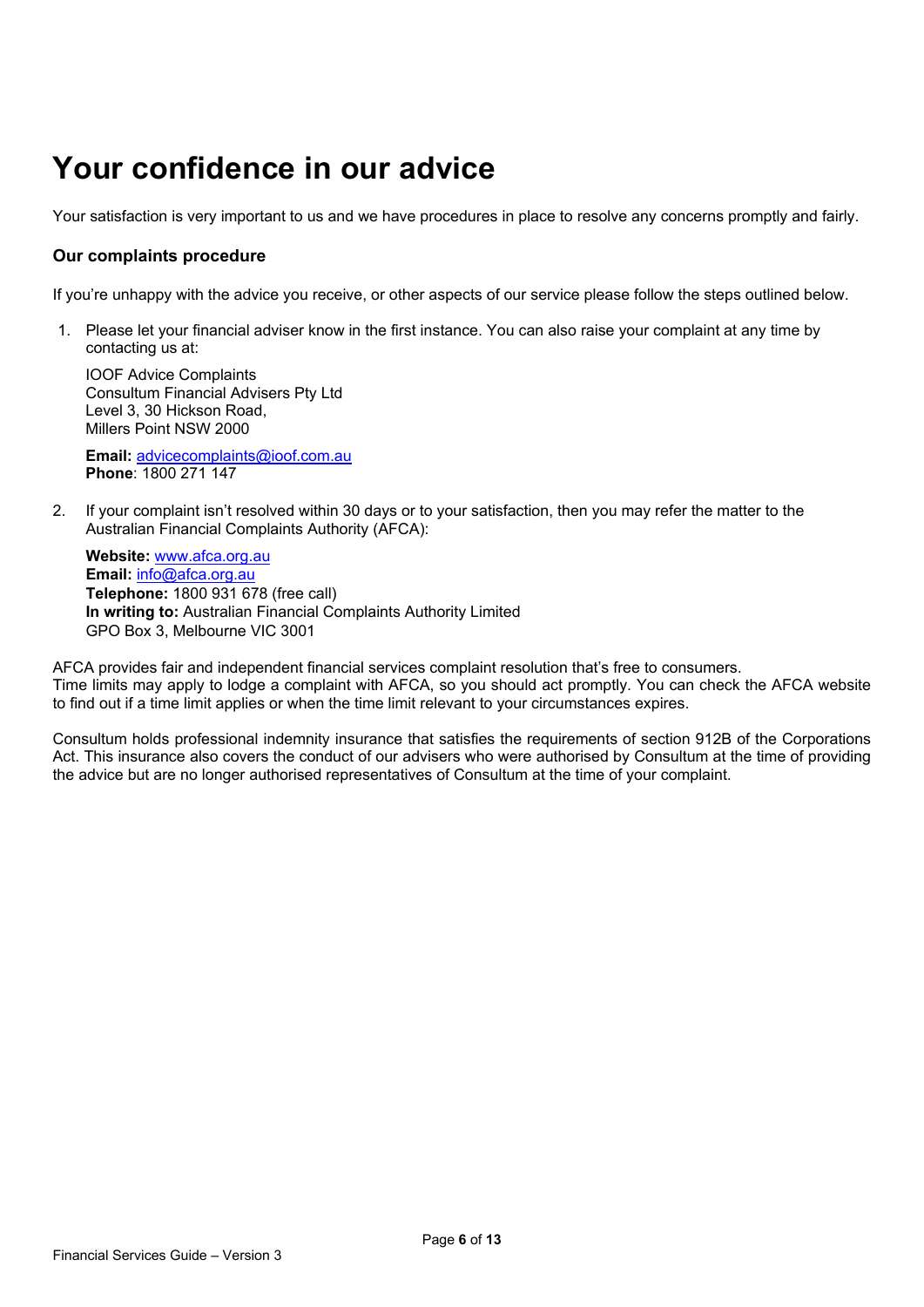# **Payments and benefits we receive**

You can pay for the services you receive on a fee for advice basis. This allows you to know that you are paying for our advice irrespective of any product you use, clarifies the services you are entitled to, and ensures all recommendations are driven by your needs.

We will agree with you the amount you pay based upon:

- a flat dollar fee;
- an hourly rate;
- the amount you invest; or
- a combination of the above.

You can pay in the following ways:

- by direct invoice from us;
- in some circumstances, where possible, as a fee for advice that will be deducted from your investments as a one-off payment or in instalments;
- where applicable, via commission we may receive from a financial product provider when you commence an investment and ongoing commission during the life of the investment;
- where applicable, via commission we may receive from a financial product provider when you commence an insurance contract and ongoing commission annually during the life of the insurance contract; or
- a combination of the above.

If you are not already on a fee for advice package, you can move to this payment at any time.

Please refer to the "How we charge for our services" section of this FSG for further information.

### **Other payments we may receive**

We will provide you with details of all fees, commissions or other benefits we may receive when we provide advice to you and, where possible, will give actual dollar amounts. If we cannot provide this accurately, we will provide workeddollar examples.

Even if you don't receive personal financial advice from us, you can still request the details of any fees, commissions or other benefits we receive in relation to any other financial service we provide you.

#### **Benefits we may receive**

Sometimes in the process of providing advice, we may receive benefits from product providers.

#### **Conferences**

We may attend conferences and professional development seminars that have a genuine education or training purpose. Consultum, or our employer, may pay for the costs of our travel and accommodation, and events and functions held in conjunction with the conference or seminar.

### **Non-monetary benefits**

We maintain a public register outlining the alternative forms of remuneration that are payable to, and by us, e.g. benefits valued between \$100 and \$300, and those that relate to genuine education or training and technology software or support.

You can view an extract of the register by contacting us. Please be aware that Consultum may charge you for the cost of providing this information to you.

# **Sponsorship**

Consultum receives cash payments from product providers who sponsor and attend training presentations, conferences and/or professional development days. Amounts vary between product providers and we do not directly share in the sponsorship payment; however, we may indirectly benefit as these payments subsidise the costs associated with these training and professional development events.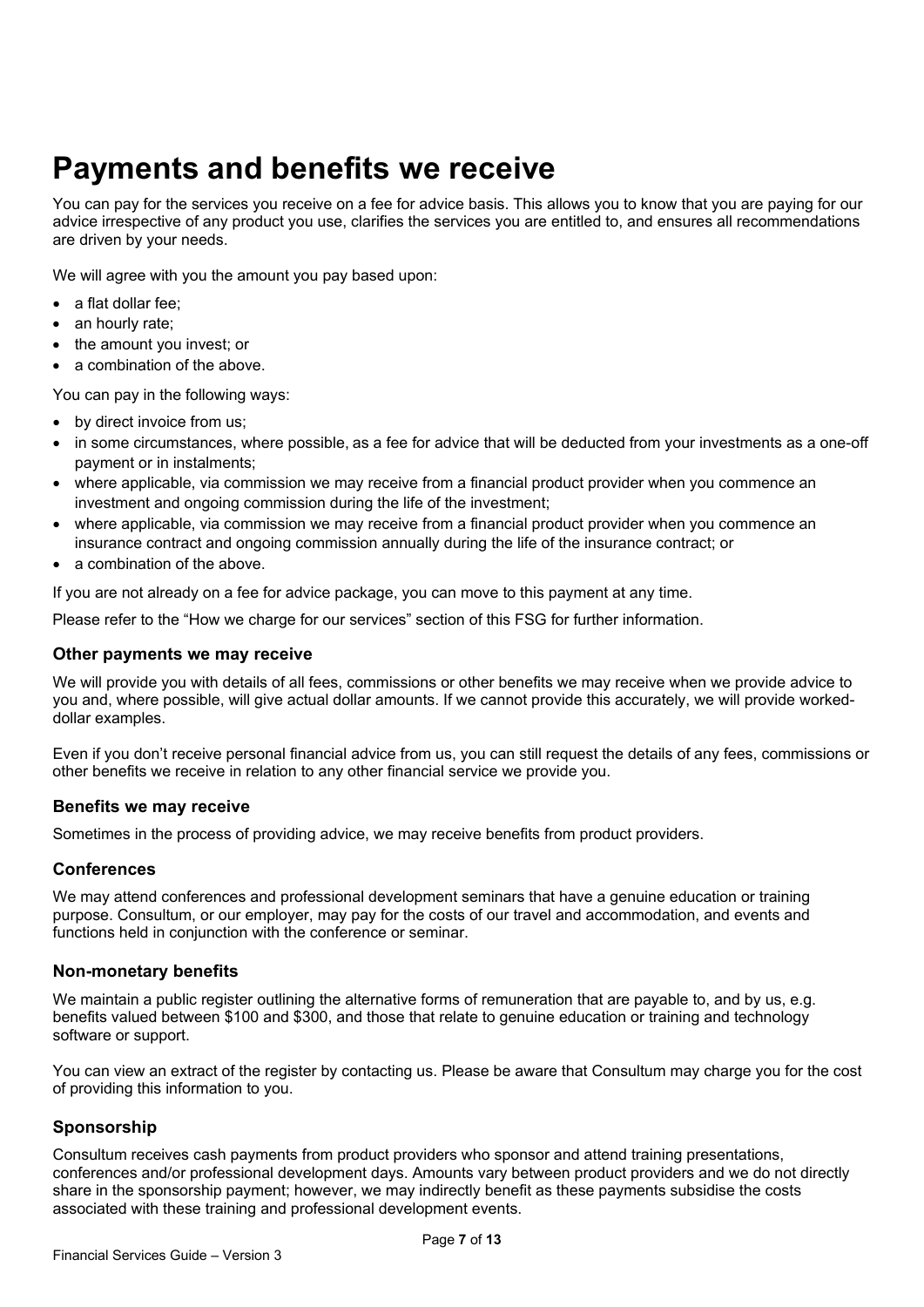# **Referrals**

#### **Referrals from a third party**

At present we do not have any referral arrangement in place to pay a third-party referrer a referral fee, commission or other benefit. If this changes, we will make you aware of this prior to providing advice, or further advice, to you.

#### **Referrals to a third party**

At present we do not have any referral arrangement in place to provide referrals to third parties in return for payment or other benefit. If this changes, we will make you aware of this prior to providing advice, or further advice, to you.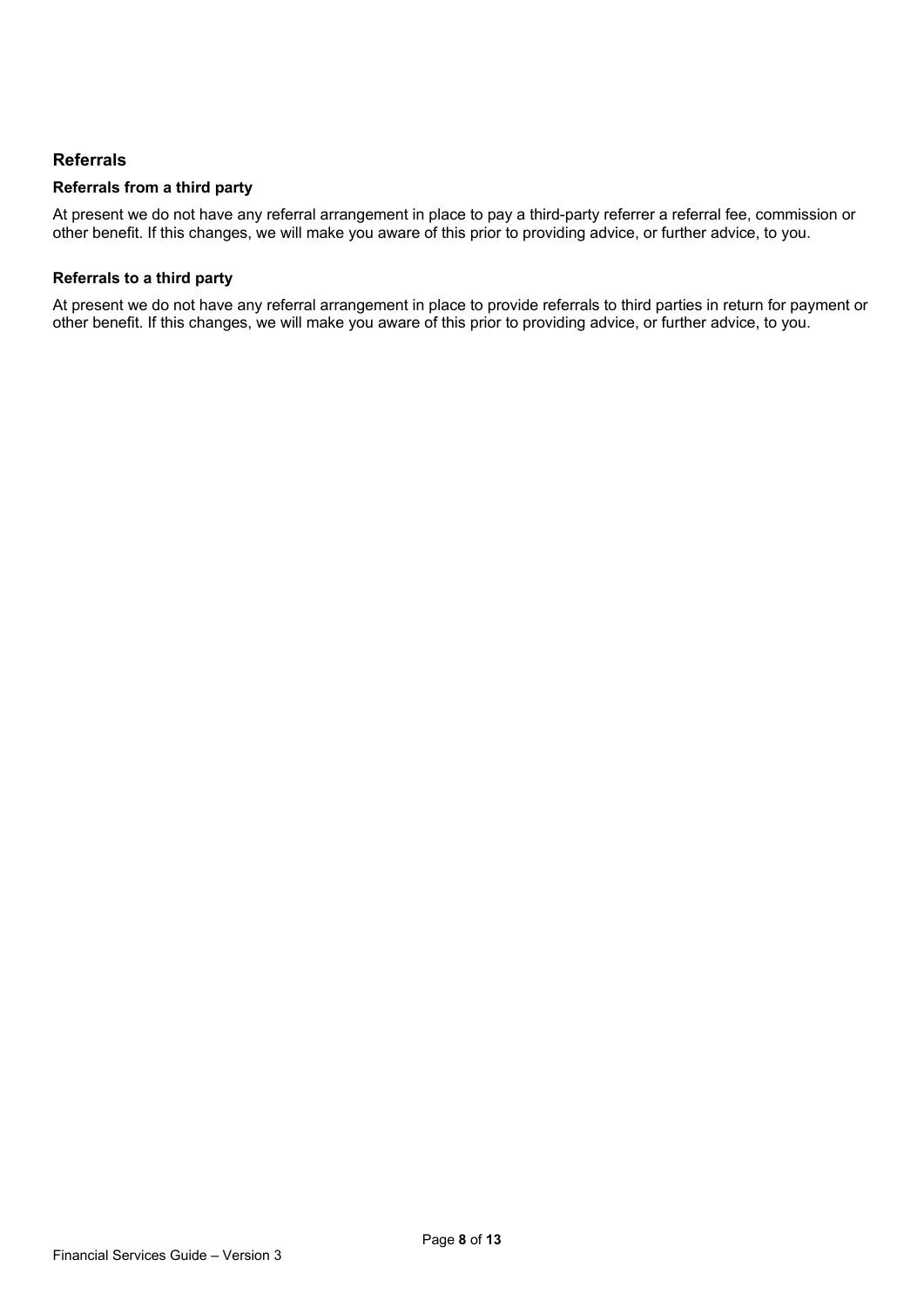# **How we charge for our services**

Fees are calculated based on the level of service needed and the complexity of the advice given, to provide value to you. All fees and commissions are inclusive of GST and the fees could be greater than those disclosed below in complex cases. In these instances, we will inform you of the exact fee payable promptly in writing.

| Initial consultation At our expense |                                                                                                                                                                                                                                                                                                                                                                                                           |
|-------------------------------------|-----------------------------------------------------------------------------------------------------------------------------------------------------------------------------------------------------------------------------------------------------------------------------------------------------------------------------------------------------------------------------------------------------------|
| <b>Advice preparation</b>           | Our fee for the completion of your Needs Analysis and preparation of your Wealth<br>Management Plan as per below. A fee will be agreed with you prior to any advice/ service<br>being provided.                                                                                                                                                                                                           |
|                                     | <b>Limited Advice</b><br>Written advice - limited to specific matter setting out advice on that matter e.g. consolidation<br>of superannuation monies, redundancy payment advice, specific Self- Managed<br>Superannuation Fund advice e.g. types of pensions, review of personal insurance needs,<br>estate planning.<br>Fee ranges from \$2,200 - \$6,600 + depending on responsibility and complexity. |
|                                     | <b>Comprehensive Advice</b><br>Comprehensive written advice / financial plan - covering cash flow management, taxation<br>planning, investment strategy, (including superannuation), estate planning, retirement planning<br>and risk management.                                                                                                                                                         |
|                                     | Suitable for:<br>Pre-retirees/retirees seeking quality advice on how to make sure their pending<br>retirement is as comfortable as possible. We will identify and implement strategies for<br>maximisation of retirement income after tax and succession planning.<br>Professionals and families seeking strategic advice on wealth creation.                                                             |
|                                     | Fee ranges from \$5,500 - \$8,800 + depending on responsibility and complexity.                                                                                                                                                                                                                                                                                                                           |
| Implementation                      | The implementation of our advice is part of the services you receive under a 12-month Fixed<br>Term Advice and Services Agreement.                                                                                                                                                                                                                                                                        |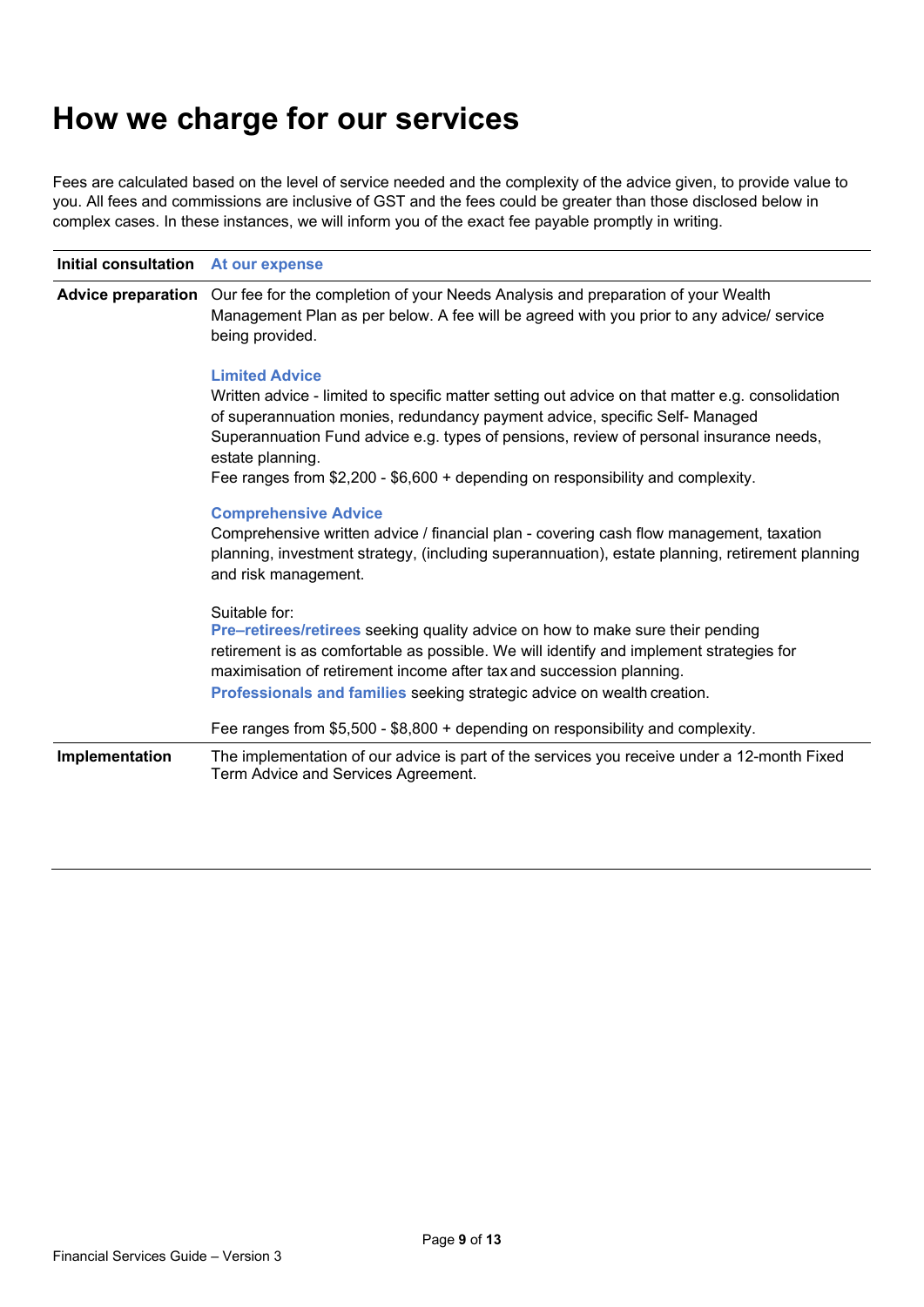| financial goals. We closely monitor your financial affairs, both short and long-term, and<br>review your cashflow, insurances, assets, purchases, structures, investments, loans<br>salary, share options and other areas in scope. We do this in line with the release of new<br>financial products and market and legislative change and re-assess this against your<br>plan, making appropriate recommendations as required to keep your plan on track. A<br>formal review of your strategic plan is conducted on an annual or twice-yearly basis<br>depending upon the package you choose.<br>The portfolio management involves asset allocation, investment selection, portfolio<br>implementation, monitoring, review and rebalancing.<br>Some of the fees may be tax deductable and can also be funded via superannuation.<br>The fee can range from a minimum of \$5,500 while the maximum is 1.10% of the value of your<br>portfolio each year. The fee applied will be commensurate to the level of service needed and<br>the complexity of the advice provided and will be outlined and agreed with you in the<br>Agreement. The same fees apply to borrowed funds.<br>Ad hoc advice<br>Where you do not wish to participate in a 12-month Fixed Term Advice and Services<br>Agreement but require ongoing advice on an ad hoc basis, an hourly fee of between \$330 and<br>\$550 may apply.<br><b>Execution only</b><br>Where we provide a financial service to facilitate buying or selling of a specific financial product | <b>Fixed Term Advice</b><br>and Services<br><b>Agreements</b> | You can elect to enter into a 12-month Fixed Term Advice and Services Agreement as part of<br>your financial planning strategy so you can receive advice services such as a meeting to review<br>your plan. Details of the services will be set out in your 12-month Fixed Term Advice and<br>Services Agreement. We have the following fee structures:<br>A Fixed adviser service fee, reviewed annually<br><b>OR</b><br>A tiered portfolio management fee<br>Portfolios \$0 - \$1,000,000: Portfolio management fee of 1.10%<br>Portfolios in excess of \$1M - \$2M: Portfolio management fee of 0.88%<br>Portfolios in excess of \$2M: Portfolio management fee of 0.66%<br><b>OR</b><br>A Strategic review fee plus a portfolio management fee, reviewed annually.<br>The strategic management ensures you're on the best pathway to achieving your |
|------------------------------------------------------------------------------------------------------------------------------------------------------------------------------------------------------------------------------------------------------------------------------------------------------------------------------------------------------------------------------------------------------------------------------------------------------------------------------------------------------------------------------------------------------------------------------------------------------------------------------------------------------------------------------------------------------------------------------------------------------------------------------------------------------------------------------------------------------------------------------------------------------------------------------------------------------------------------------------------------------------------------------------------------------------------------------------------------------------------------------------------------------------------------------------------------------------------------------------------------------------------------------------------------------------------------------------------------------------------------------------------------------------------------------------------------------------------------------------------------------------------------------------------|---------------------------------------------------------------|---------------------------------------------------------------------------------------------------------------------------------------------------------------------------------------------------------------------------------------------------------------------------------------------------------------------------------------------------------------------------------------------------------------------------------------------------------------------------------------------------------------------------------------------------------------------------------------------------------------------------------------------------------------------------------------------------------------------------------------------------------------------------------------------------------------------------------------------------------|
|                                                                                                                                                                                                                                                                                                                                                                                                                                                                                                                                                                                                                                                                                                                                                                                                                                                                                                                                                                                                                                                                                                                                                                                                                                                                                                                                                                                                                                                                                                                                          |                                                               |                                                                                                                                                                                                                                                                                                                                                                                                                                                                                                                                                                                                                                                                                                                                                                                                                                                         |
|                                                                                                                                                                                                                                                                                                                                                                                                                                                                                                                                                                                                                                                                                                                                                                                                                                                                                                                                                                                                                                                                                                                                                                                                                                                                                                                                                                                                                                                                                                                                          |                                                               |                                                                                                                                                                                                                                                                                                                                                                                                                                                                                                                                                                                                                                                                                                                                                                                                                                                         |
|                                                                                                                                                                                                                                                                                                                                                                                                                                                                                                                                                                                                                                                                                                                                                                                                                                                                                                                                                                                                                                                                                                                                                                                                                                                                                                                                                                                                                                                                                                                                          |                                                               |                                                                                                                                                                                                                                                                                                                                                                                                                                                                                                                                                                                                                                                                                                                                                                                                                                                         |
|                                                                                                                                                                                                                                                                                                                                                                                                                                                                                                                                                                                                                                                                                                                                                                                                                                                                                                                                                                                                                                                                                                                                                                                                                                                                                                                                                                                                                                                                                                                                          | service                                                       | as instructed by you, a one-off minimum of \$330 and a maximum of \$550 fee may apply.                                                                                                                                                                                                                                                                                                                                                                                                                                                                                                                                                                                                                                                                                                                                                                  |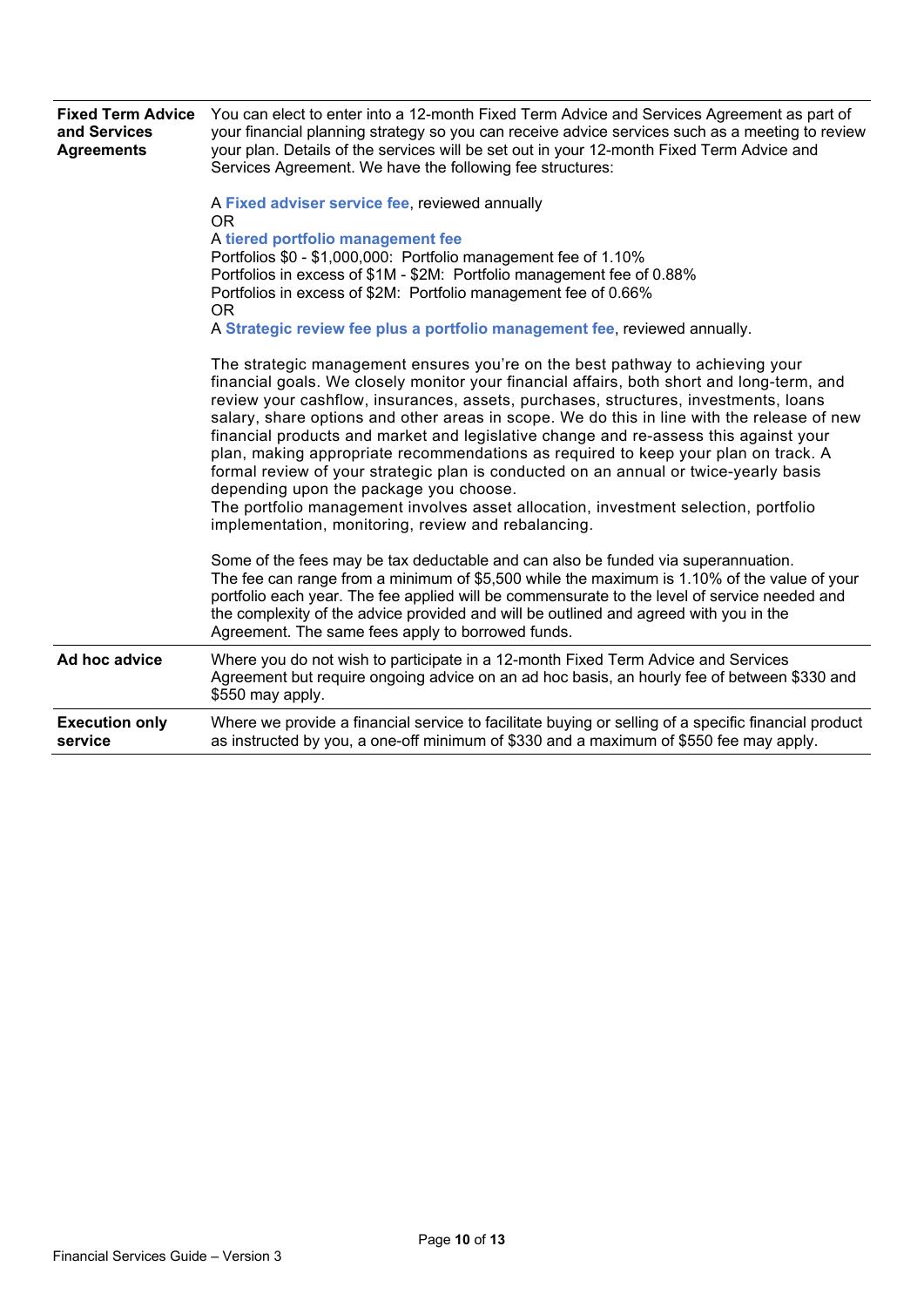**Insurance products** Where we arrange a life insurance product for you, the relevant insurer will pay an initial commission to us. The commission is calculated as a percentage of the premium paid (and may include health, occupational, frequency and modal loadings and policy fees, but excludes stamp duty).

Annual commission will also be paid when you renew your policy each year.

The rates of initial and ongoing commission will depend on the date the policy is issued and are set out in the table below:

| Date policy is issued                                                                                 | Initial Commission (% of<br>annual policy cost<br>including GST) | <b>Ongoing Commission</b><br>(% of annual policy)<br>cost including GST) |
|-------------------------------------------------------------------------------------------------------|------------------------------------------------------------------|--------------------------------------------------------------------------|
| Before 1 January 2018 or before 1<br>April 2018 (where the application<br>was received before 1/1/18) | up to 130%                                                       | up to $33%$                                                              |
| From 1 January 2018                                                                                   | up to $88%$                                                      | up to $33%$                                                              |
| From 1 January 2019                                                                                   | up to $77%$                                                      | up to $33%$                                                              |
| From 1 January 2020                                                                                   | up to $66%$                                                      | up to $33%$                                                              |

We may receive commission at pre-1 January 2018 rates if:

- you increase your cover, add new cover or otherwise amend a policy purchased by you before 1 January 2018; and
- that policy amendment results in commission receivable by us, and
- that policy amendment is eligible for pre-1 January 2018 commission rates.

#### **Example** (all figures include GST):

You purchase the policy for \$1000 on 1 December 2019. We may receive an initial commission of up to \$770 (\$1000 x 77%) in the first year and ongoing commissions of \$330 per annum (\$1000 x 33%) for as long as you continue to hold the policy.

If you increase your cover on 1 July 2020 for a cost of \$500, we may receive an initial commission of up to \$330 (\$500 x 66%). The ongoing commissions on the additional cover may be up to \$165 (\$500 x 33%). This is in addition to the ongoing commissions of \$330 per annum when the policy was purchased. Total ongoing commissions payable to us may be up to \$495 (\$1500 x 33%).

Please note that the initial and ongoing commissions on life insurance products are paid to us by the product provider and are not an additional cost to you.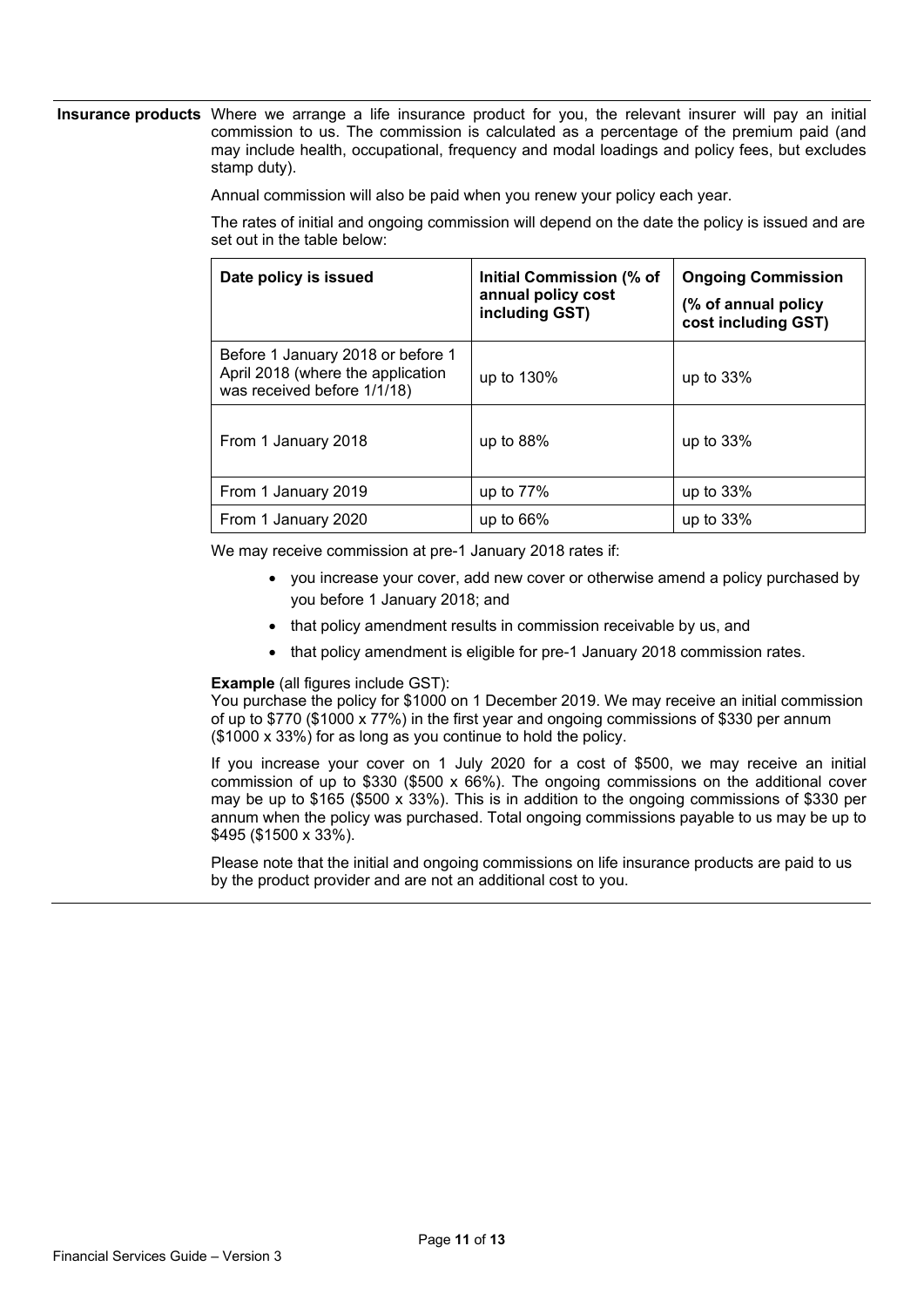# **Privacy Notification**

## **How we manage your personal information**

We are grateful for the trust and confidence you have in us to safeguard your privacy. This notification covers us and tells you how we collect your information, what we use it for and who we share it with. It also points out some key features of our Privacy Policy. If you would like more information, please refer to our Privacy Policy available at [www.consultum.com.au/privacy.](http://www.consultum.com.au/privacy) You can also request a copy by calling our client services team on 1800 062 134 or by writing to:

#### **Privacy Officer**

Consultum Financial Advisers Pty Ltd GPO Box 264 Melbourne, VIC 3001.

## **Collecting and using your personal information**

We will collect and use your personal information (which may, if authorised and required, include your sensitive information, such as health information) for a variety of purposes, including to provide you with the financial services you have requested (including answering your requests and complaints, varying products and services and managing your relevant product portfolios) and to contact you about other products and services that may be relevant to you. We may also collect personal information in order to prevent or investigate any fraud or crime, or any suspected fraud or crime.

We'll collect your personal information from you directly whenever we can. Sometimes we collect your personal information from other sources or third parties such as your accountant, or other reliable identity verification service providers. We do this only if it's necessary to do so, for example where:

- we need information from an insurer about an insurance application you make through us;
- at your request, we exchange information with your legal or financial advisers or other representatives.

If we collect information that can be used to identify you, we will take reasonable steps to notify you of that collection.

We may collect information about you because we are required or authorised by law to collect it. There are laws that affect financial institutions, including company and tax law, which require us to collect personal information. For example, we require personal information to verify your identity under Commonwealth Anti-Money Laundering law.

# **What happens if you don't provide your information to us?**

If you choose not to provide your information to us, we may not be able to:

- provide you with the product or service you want;
- manage or administer your product or service;
- verify your identity or protect against fraud; or
- let you know about other products or services that might better meet your financial and lifestyle needs.

### **Protecting your privacy**

Protecting your privacy is essential to our business. Your file, containing your profile, personal objectives, financial circumstances and our recommendations, is kept securely.

### **Disclosing your personal information**

We may share your personal information (which may, if authorised and required, include your sensitive information, such as health information) with third parties for the purposes for which we are authorised to use your information.

This may include to the following types of third parties:

• those involved in providing, managing or administering the products or services you have requested, including other advisers, paraplanners and organisations who work with us, including Consultum and other members of the IOOF Group, depending on the financial services and products you have requested;